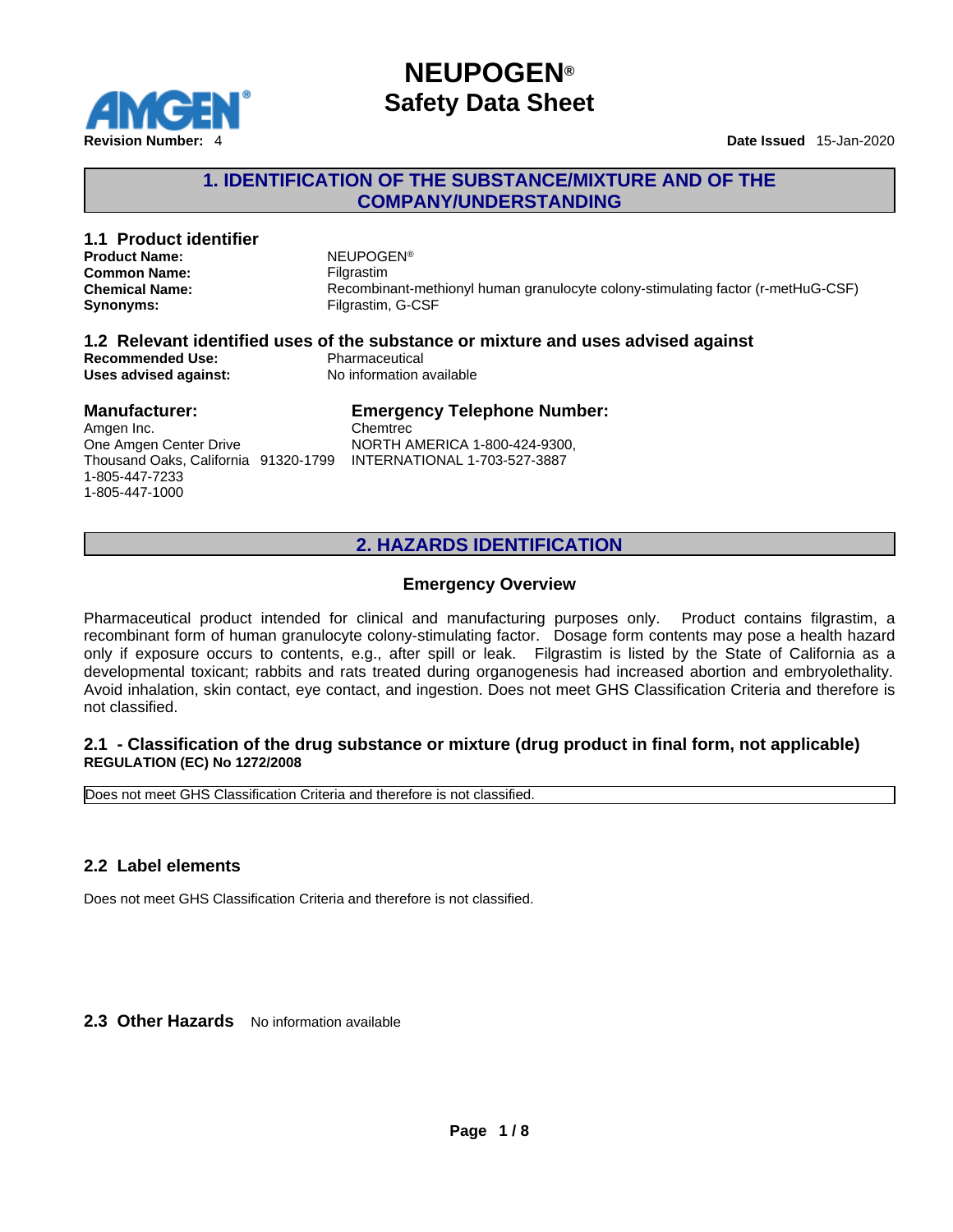

## **3. COMPOSITION/INFORMATION ON INGREDIENTS**

### **3.1 Substances**

| Ingredients:          | See below                                                                        |
|-----------------------|----------------------------------------------------------------------------------|
| <b>Chemical Name:</b> | Recombinant-methionyl human granulocyte colony-stimulating factor (r-metHuG-CSF) |
| <b>CAS-No:</b>        | 121181-53-1                                                                      |

Filgrastim is supplied as a preservative-free sterile solution in single dose vials (300 mcg/mL or 480 mcg/1.6mL) and prefilled syringes (300 mcg/0.5 mL, 480 mcg/0.8 mL, 480 mcg/0.5 mL, 480 mcg/1.6 mL, and 300 mcg/1.0 mL). The drug product is formulated in acetate, sorbitol, and polysorbate 80.

## **4. FIRST AID MEASURES**

### **4.1 Description of first-aid measures**

| Eye Contact:               | In the case of contact with eyes, rinse immediately with plenty of water and seek medical<br>advice.                                            |
|----------------------------|-------------------------------------------------------------------------------------------------------------------------------------------------|
| <b>Skin Contact:</b>       | Wash off immediately with soap and plenty of water removing all contaminated clothes and<br>shoes. Consult a physician if necessary.            |
| Inhalation:                | Move to fresh air. If symptoms persist, call a physician.                                                                                       |
| Ingestion:                 | If symptoms persist, call a physician. Do not induce vomiting without medical advice. Never<br>give anything by mouth to an unconscious person. |
| <b>Notes to Physician:</b> | Treat symptomatically.                                                                                                                          |

## **5. FIRE-FIGHTING MEASURES**

## **5.1 Extinguishing media**

| <b>Flammable Properties:</b> | Not applicable/aqueous solution.                                                                           |
|------------------------------|------------------------------------------------------------------------------------------------------------|
| <b>Extinguishing Media:</b>  | Use extinguishing measures that are appropriate to local circumstances and the<br>surrounding environment. |

### **5.2 Special hazards arising from the substance or mixture**

**Hazardous Combustion Products:** No information available.

### **5.3 Advice for firefighters**

| <b>Protective Equipment and</b>      | As in any fire, wear self-contained breathing apparatus pressure-demand, NIOSH |
|--------------------------------------|--------------------------------------------------------------------------------|
| <b>Precautions for Firefighters:</b> | (approved) and full protective gear.                                           |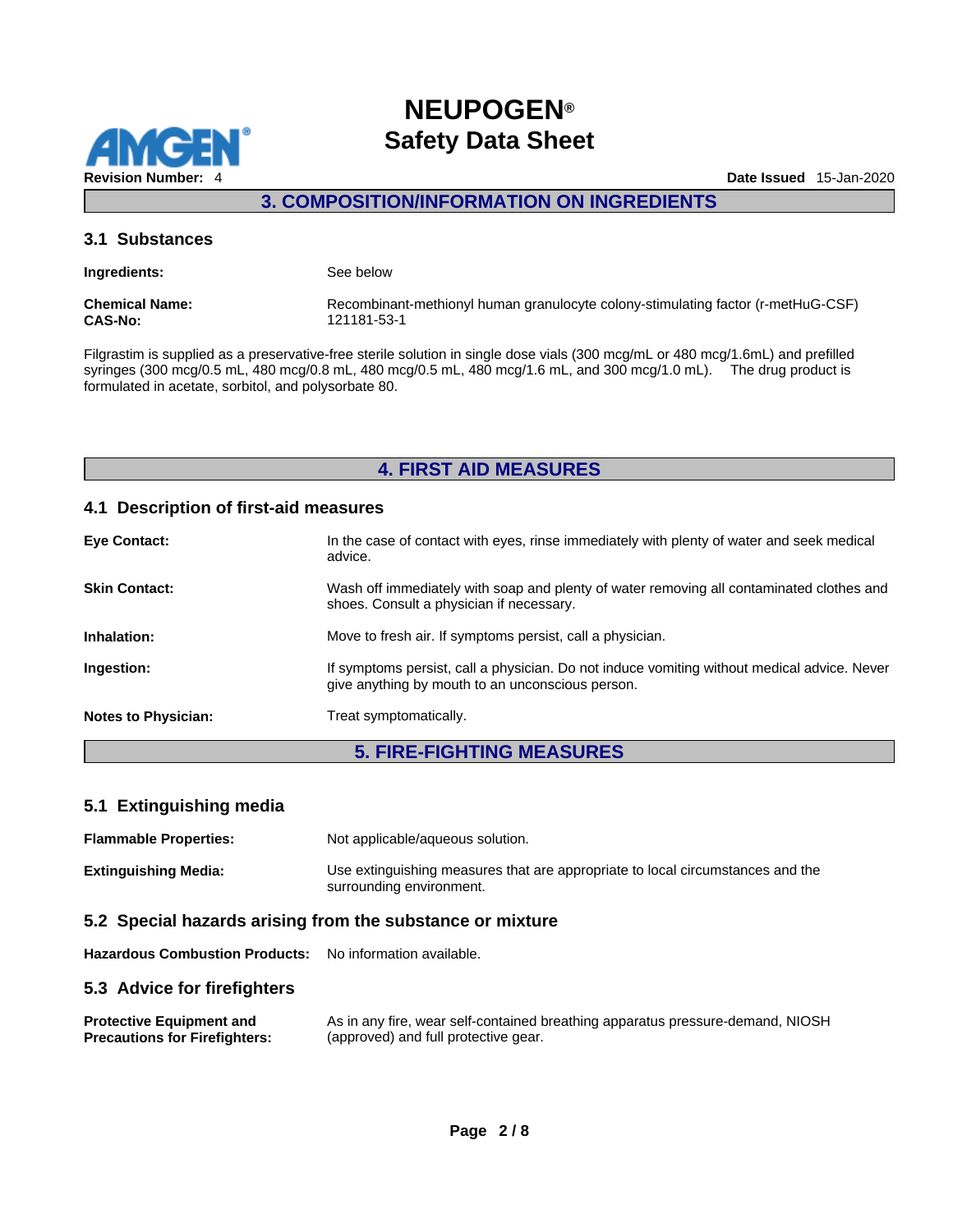

## **6. ACCIDENTAL RELEASE MEASURES**

### **6.1 Personal precautions, protective equipment and emergency procedures**

**Spill Procedures:** If material is released or spilled, cordon off spill area. Take proper precautions to minimize exposure by using appropriate personal protective equipment in cleaning up a spill. If in powder form, wet down spilled material to minimize airborne dispersion. Soak up material with absorbent e.g., paper towels, and wash spill area thoroughly with appropriate cleaning materials. Dispose of collected material in accordance with applicable waste disposal regulations. Avoid release to the environment.

## **7. HANDLING AND STORAGE**

### **7.1 Precautions for Safe Handling**

Handling and Storage: **Avoid contact with skin, eyes** or clothing. Do not eat, drink or smoke in work areas. Use adequate ventilation to minimize exposure. Wash hands, face and other potentially exposed areas immediately after handling this material. Remove contaminated clothing prior to entering eating areas. Clean protective equipment thoroughly after each use. Store in a well ventilated area.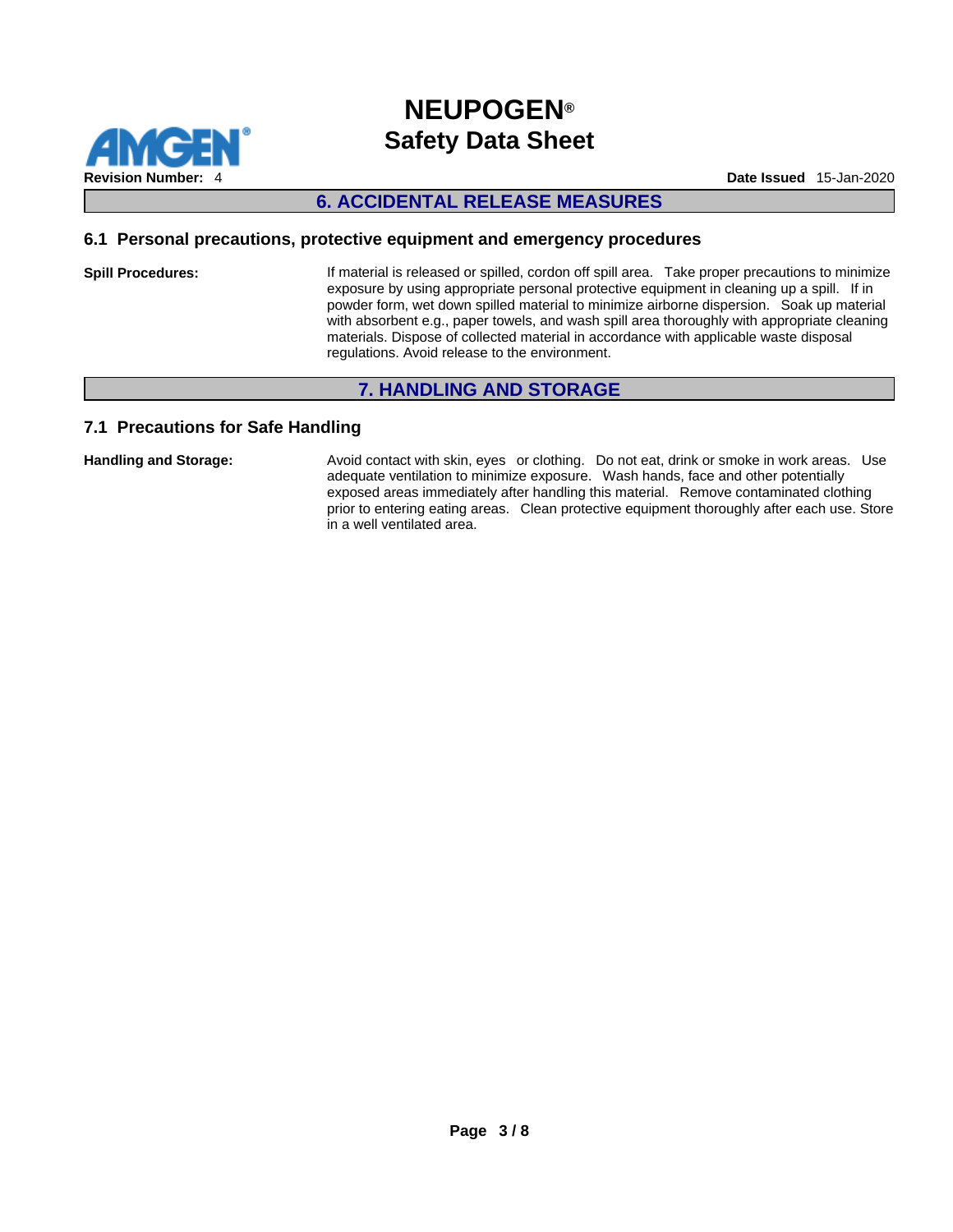

## **8. EXPOSURE CONTROLS/PERSONAL PROTECTION**

### **8.1 Control parameters**

| <b>Occupational Exposure Limit:</b>  | No exposure guidelines established by ACGIH, NIOSH or OSHA. Amgen recommends an<br>occupational exposure limit (OEL) of 6 $\mu$ g/m <sup>3</sup> as an 8-hour time weighted average over a<br>40-hour work week. The OEL is designed as an acceptable airborne concentration of a<br>substance for which it is believed that workers may be repeatedly exposed day after day<br>without adverse health effects. Filgrastim has been classified per Amgen's Hazard<br>Classification System as an Occupational Exposure Band 4 compound (5 $\mu$ g/m <sup>3</sup> - 20<br>$\mu$ g/m <sup>3</sup> ). |
|--------------------------------------|----------------------------------------------------------------------------------------------------------------------------------------------------------------------------------------------------------------------------------------------------------------------------------------------------------------------------------------------------------------------------------------------------------------------------------------------------------------------------------------------------------------------------------------------------------------------------------------------------|
| <b>Engineering Controls:</b>         | When practicable, handle material in enclosed processes or in processes with effective<br>local exhaust ventilation or within a chemical hood.                                                                                                                                                                                                                                                                                                                                                                                                                                                     |
| 8.2 Exposure controls                |                                                                                                                                                                                                                                                                                                                                                                                                                                                                                                                                                                                                    |
| <b>Personal Protective Equipment</b> |                                                                                                                                                                                                                                                                                                                                                                                                                                                                                                                                                                                                    |
| <b>Eye/face Protection:</b>          | Wear safety glasses with side shields, chemical splash goggles, or safety glasses with side<br>shields and a full-face shield to prevent contact with eyes. The choice of protection should<br>be based on the job activity and potential for exposure to the eyes and face.                                                                                                                                                                                                                                                                                                                       |
| <b>Skin Protection:</b>              | Use gloves or other appropriate personal protective equipment if skin contact with<br>formulation is possible. Wear lab coat or other protective over garment if splashing is<br>possible. The choice of protection should be based on the job activity and potential for skin<br>contact.                                                                                                                                                                                                                                                                                                         |
| <b>Respiratory Protection:</b>       | When possible, handle material in enclosed processes or containers. If it is properly<br>handled with effective local exhaust ventilation or containment, respiratory protection may<br>not be needed. For procedures involving larger quantities or dust/aerosol generating<br>procedures such as weighing or a large transfer of liquids, an air-purifying respirator with<br>NIOSH approval for dusts and mists may be needed. The choice of protection should be<br>based on the job activity and the potential for exposure.                                                                  |
| Other:                               | Wash hands, face and other potentially exposed areas after handling material (especially<br>before eating, drinking or smoking). Clean protective equipment thoroughly after each use.                                                                                                                                                                                                                                                                                                                                                                                                             |

### **8.3 Environmental exposure controls**

**Environmental Exposure Controls** Avoid release to the environment.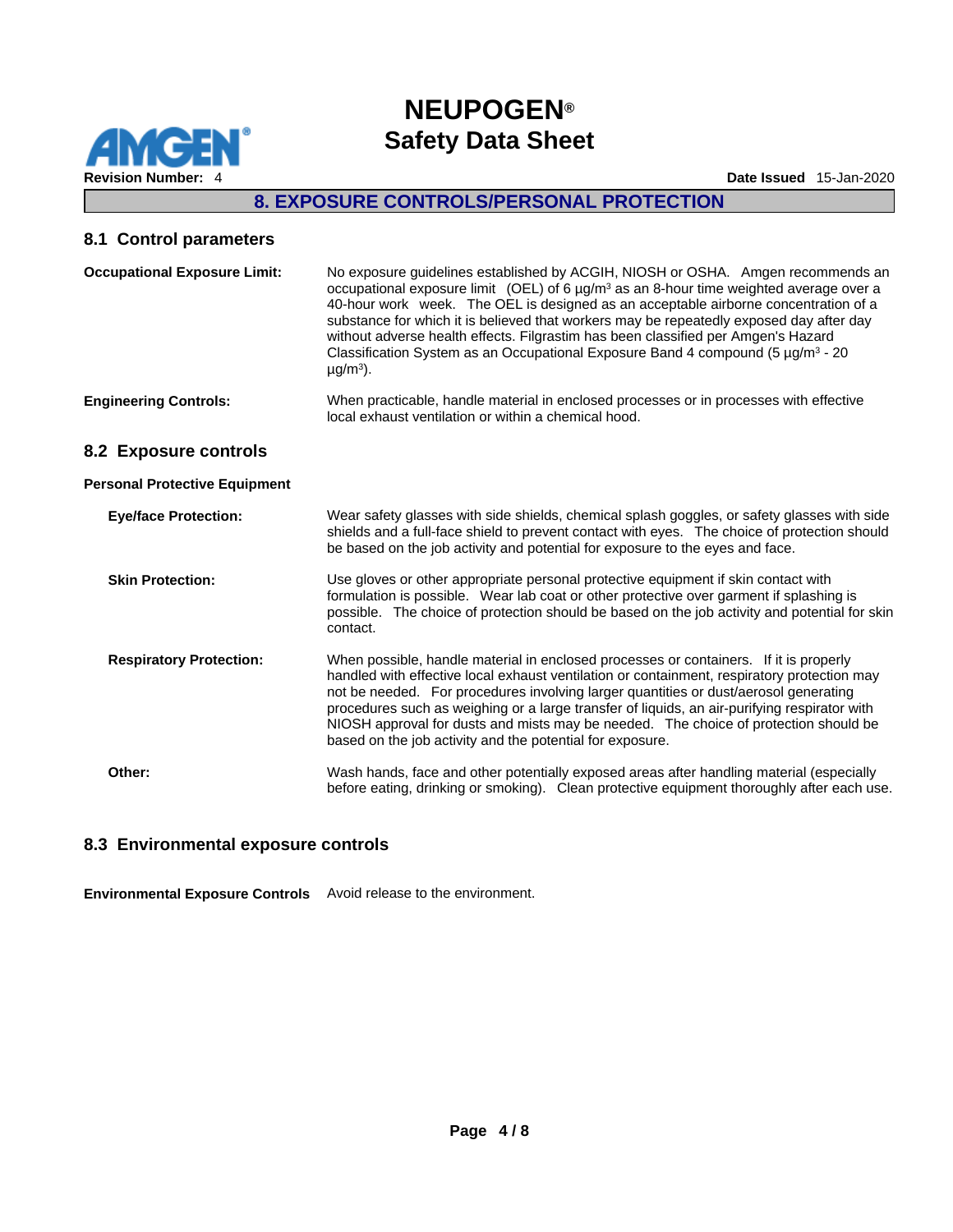

## **9. PHYSICAL AND CHEMICAL PROPERTIES**

**Appearance:** Clear Colorless<br> **Physical State:** Clear Colorless **Physical State: Molecular Weight:** Approximately 18,800 Daltons **Odor:** No information available **Odor Threshold:** No information available<br> **pH:** 4.0 **pH:** 4.0 **Melting Point:**<br> **Boiling point**<br> **Boiling point**<br> **Approx.** 100 °C **Flash Point:** Not applicable **Evaporation Rate:** No information available **Lower explosive limit:**<br> **Upper explosive limit:** No information available<br>
No information available **Upper explosive limit: Vapor Pressure:** No information available **Vapor Density (air = 1):**<br> **Relative density:** No information **Water Solubility:** Soluble<br> **Partition Coefficient (log Kow):** No information available **Partition Coefficient (log Kow): Viscosity:** No information available

**Boiling point** Approx. 100 °C **No information available**<br>Soluble

## **10. STABILITY AND REACTIVITY**

| <b>10.1 Reactivity</b>                          | No information available |
|-------------------------------------------------|--------------------------|
| <b>10.2 Chemical stability</b>                  | Stable                   |
| 10.3 Possibility of hazardous<br>reactions      | No information available |
| 10.4 Conditions to avoid                        | No Information available |
| 10.5 Incompatible materials                     | No information available |
| <b>10.6 Hazardous</b><br>decomposition products | No information available |
| <b>10.7 Other information</b>                   | None                     |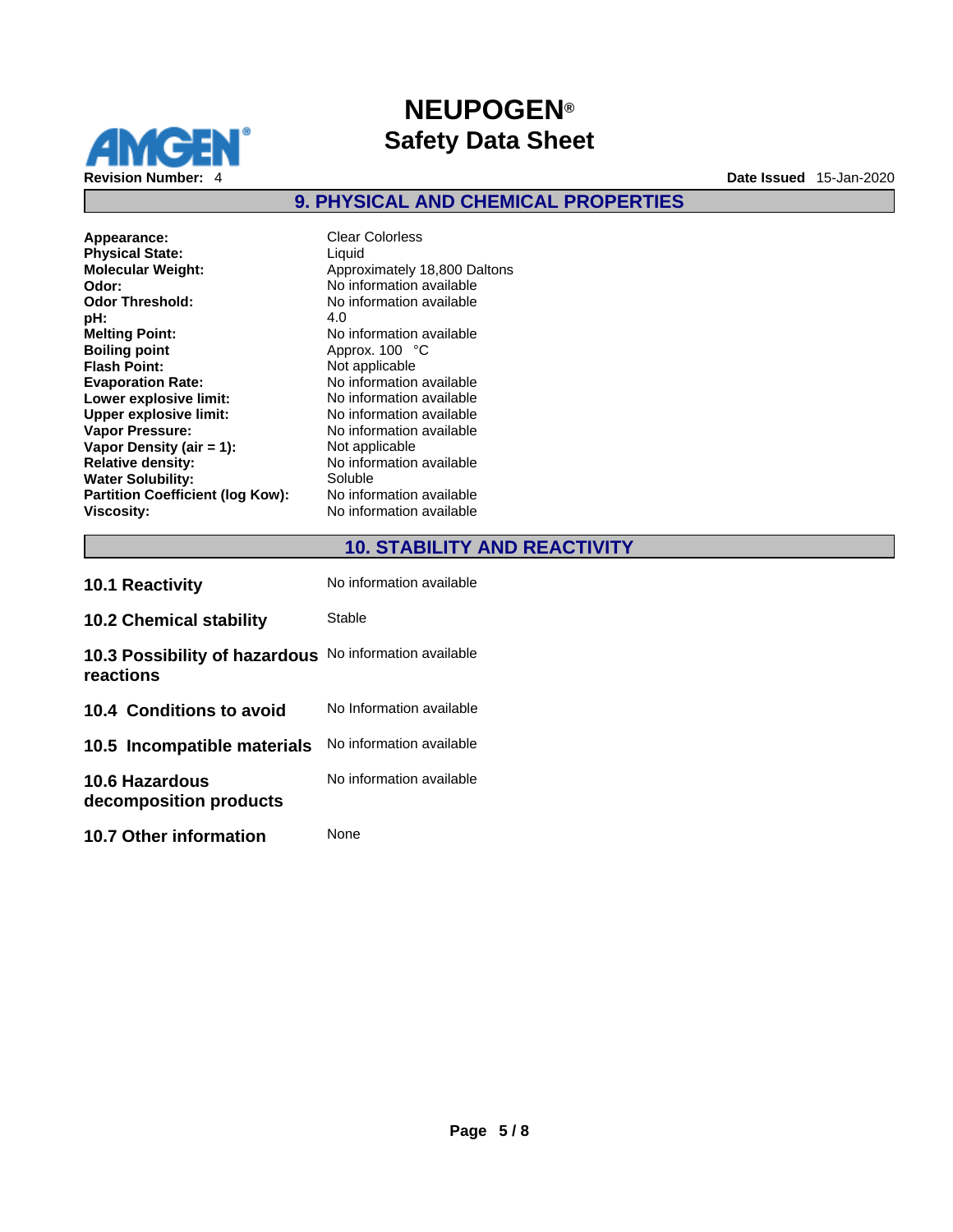

## **11. TOXICOLOGICAL INFORMATION**

### **11.1 Information on toxicological effects**

| <b>Acute Toxicity:</b>             | No information available                                                                 |
|------------------------------------|------------------------------------------------------------------------------------------|
| <b>Skin corrosion/irritation:</b>  | Does not meet GHS Classification Criteria and therefore is not classified.               |
| Serious eye damage/eye irritation: | Does not meet GHS Classification Criteria and therefore is not classified.               |
| Respiratory or skin sensitization: | Does not meet GHS Classification Criteria and therefore is not classified.               |
| Germ cell mutagenicity:            | Not genotoxic based on a battery of in vitro and in vivo studies. Based on data, the GHS |
|                                    | classification criteria are not met.                                                     |
| <b>Carcinogenicity:</b>            | Does not meet GHS Classification Criteria and therefore is not classified.               |
| <b>Reproductive toxicity:</b>      | Does not meet GHS Classification Criteria and therefore is not classified.               |
| <b>STOT - single exposure:</b>     | Does not meet GHS Classification Criteria and therefore is not classified.               |
| STOT - repeated exposure:          | Does not meet GHS Classification Criteria and therefore is not classified.               |
| <b>Aspiration Hazard:</b>          | No information available                                                                 |
|                                    |                                                                                          |

## **12. ECOLOGICAL INFORMATION**

### **12.1 Toxicity**

**Ecotoxicity effects:** No information available

### **12.2 Persistence and degradability**

Persistence/Degradability: No information available

### **12.3 Bioaccumulative potential**

**Bioaccumulation/ Accumulation:** No information available

### **12.4 Mobility in soil**

**Mobility in Environmental Media:** No information available

### **12.5 Results of PBT and vPvB assessment**

**Results of PBT and vPvB assessment:** No information available

### **12.6 Other adverse effects**

**Other Adverse Effects:** No information available

## **13. DISPOSAL CONSIDERATIONS**

#### **13.1 Waste treatment methods**

**Waste Disposal Method:** Dispose of waste according to prescribed federal, state, local and competent authority guidelines.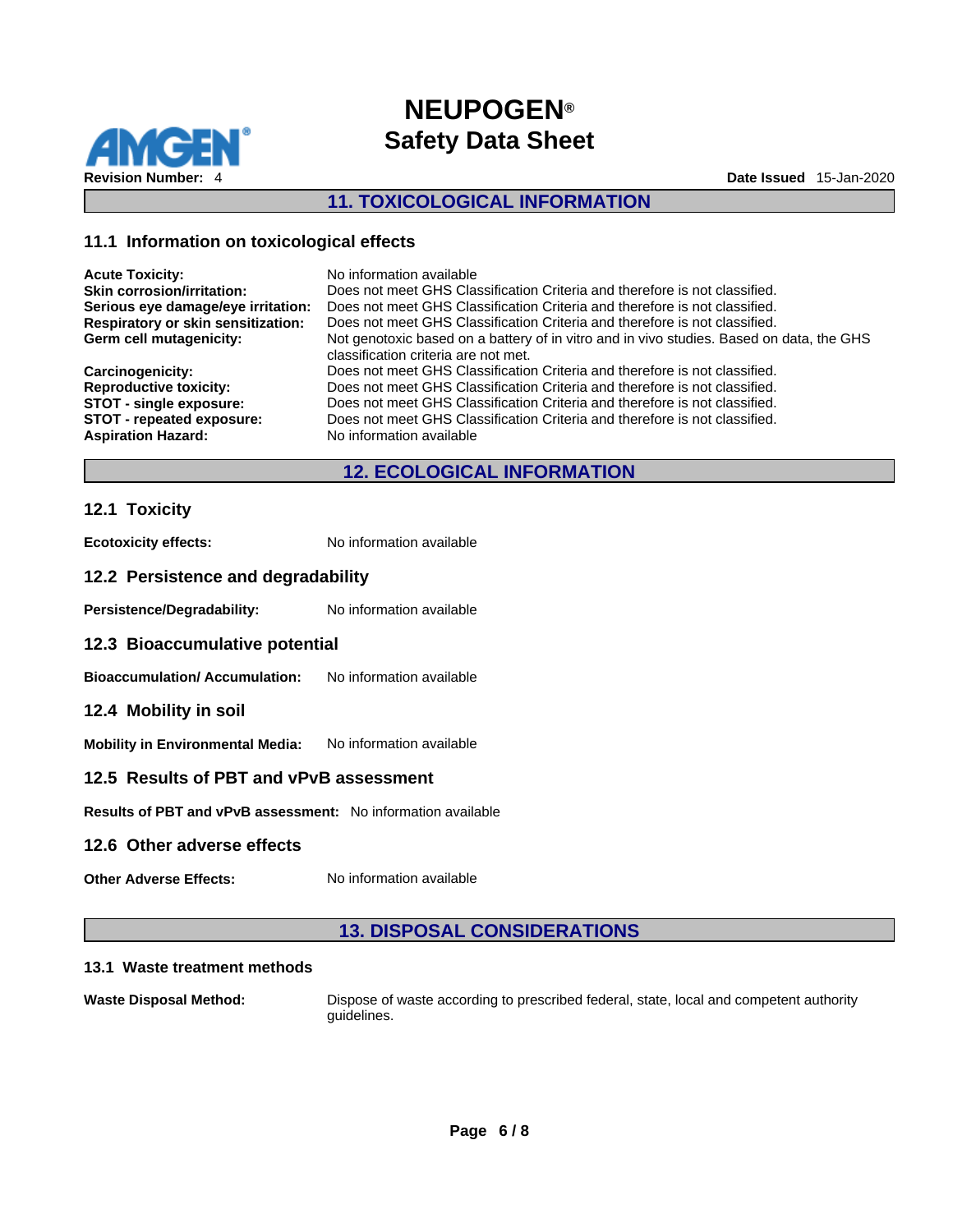

## **14. TRANSPORT INFORMATION**

**DOT:** Not regulated by U.S. DOT, IATA, or IMDG.

## **15. REGULATORY INFORMATION**

### **15.1 Safety, health and environmental regulations/legislation specific for the substance or mixture**

#### **International Inventories**

| TSCA:                |  |
|----------------------|--|
| <b>EINECS/ELINCS</b> |  |
| <b>DSL/NDSL</b>      |  |
| PICCS:               |  |
| <b>ENCS:</b>         |  |
| <b>CHINA:</b>        |  |
| AICS:                |  |
| <b>KECL:</b>         |  |

#### **Legend**

**TSCA** - United States Toxic Substances Control Act Section 8(b) Inventory

 **EINECS/ELINCS** - European Inventory of Existing Commercial Chemical Substances/EU List of Notified Chemical Substances

**DSL/NDSL** - Canadian Domestic Substances List/Non-Domestic Substances List

**PICCS** - Philippines Inventory of Chemicals and Chemical Substances

**ENCS** - Japan Existing and New Chemical Substances **IECSC** - China Inventory of Existing Chemical Substances

**AICS** - Australian Inventory of Chemical Substances

**KECL** - Korean Existing and Evaluated Chemical Substances

### **State Regulations**

**California Proposition 65:** The active ingredient, filgrastim is listed as a developmental toxicant.

### **15.2 Chemical safety assessment**

No CSA has been conducted.